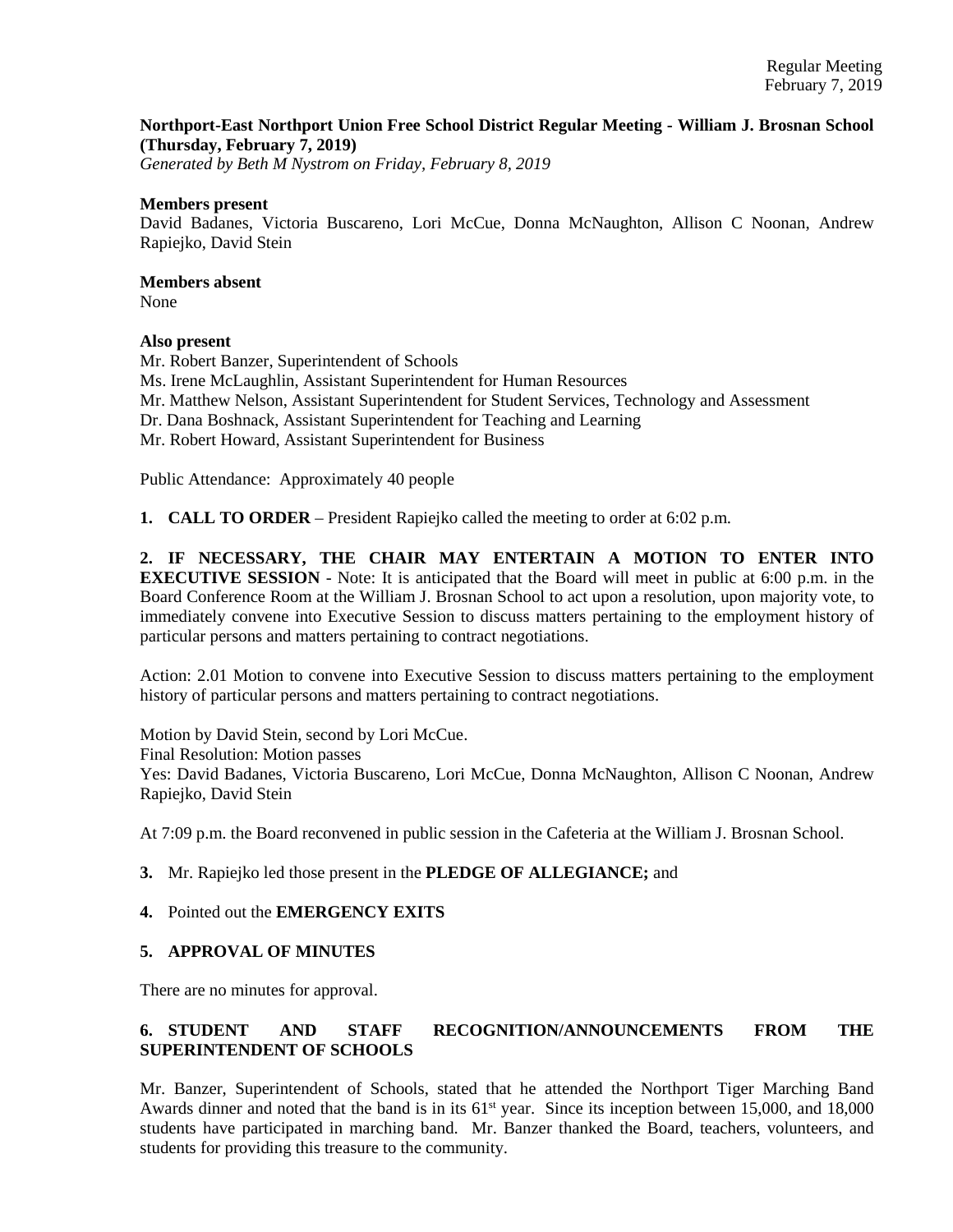Mr. Banzer stated that he met with the student advisory committee groups over the last seven days and they identified a number of aspects of school that they really enjoy and some things to work on. High school parking is a continuing discussion, and there were many positive comments appreciative of staff, teachers, support staff and administrators.

Information: 6.01 Student Representative Report

Mr. Dan Danbusky, High School Principal, thanked the Board for supporting experiences in the classroom and outside the classroom. He introduced the following students who attended the LEAD Conference in Washington, D.C. on February 1-3: Katherine Hecker, Meghan Kropp, Ayla Lerner, Ciara Murphy, Ariana Velazquez.

The students spoke about their experiences at the LEAD Conference where they worked with other students on increasing leadership skills and networked with peers from around the country. Students attending the conference came from 29 States, 3 US Territories (District of Columbia, Puerto Rico, and Guam), and 1 other country (Honduras). The students presented a video on their journey and spoke about visiting the National Mall, Smithsonian Museum of American History, Museum of Natural History and the Air & Space Museum. There were keynote speakers and workshops throughout the day focusing on the many areas and factors of leadership. The key takeaways were to increase feedback from students and promote empowerment of the student body. Specifically pertaining to Northport High School, they are implementing the Student Voice Project - promoting empowerment of the student body by gathering data and implementing solutions; increasing the variety of Assemblies and Workshops on leadership, mental health, self-empowerment and worth, stress management, and solutions based approaches to problems; and School Pride – increasing inclusiveness and school service opportunities.

The Board thanked the students for their very informative presentation.

Information: 6.02 Upcoming Meetings

President Rapiejko reviewed the upcoming meetings of March 7<sup>th</sup>, March 14<sup>th</sup>, March 21<sup>st</sup>, and March 28<sup>th</sup>.

**7. COMMUNICATIONS** - Please Note: This is the opportunity for persons who had written letters to the Board to speak to the Board regarding the issues raised in their communications. Speakers are asked to keep their comments brief, and to speak no longer than 5 minutes.

There were no communications to the Board requiring Board action.

**8. PUBLIC COMMENT/PARTICIPATION** - Please Note: Community members are invited to share their questions, comments, or concerns with the School Board. When speaking, citizens should state their name and address for the record and limit their presentation to 5 minutes. Where possible, the Board will answer factual questions immediately. A written response may be provided when information is not available. If a response would involve discussion of Board Policy or decisions which might be of interest to citizens not present at the meeting, the Board may place the item on a future meeting agenda.

#### Name Comment

Joe Sabia Stated that there was a study performed by BOCES regarding closing a school and Resident that it is time to start thinking about closing one. The community is hurting and it is time to stop raising taxes.

President Rapiejko stated that the study performed by BOCES was a demographic study and it was part of the Superintendent's Budget Overview presented on January 24<sup>th</sup>.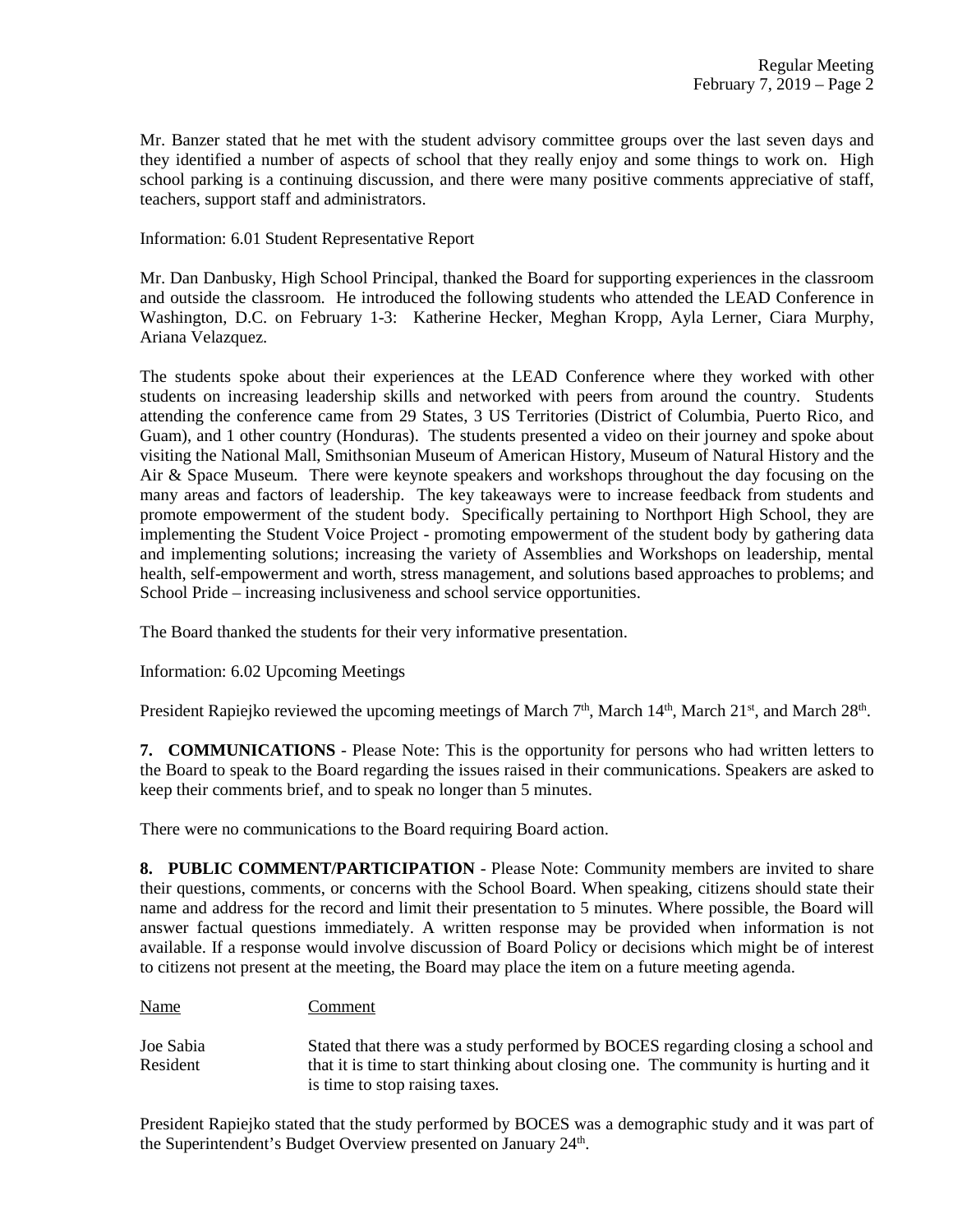| Kristen Ng<br>Parent           | Stated that she supports the request for an additional section to be added to the $1st$<br>Grade at Pulaski for next school year. Class sizes should be reviewed and<br>decisions made on how teachers can best do their job.                                                                                                                                                   |
|--------------------------------|---------------------------------------------------------------------------------------------------------------------------------------------------------------------------------------------------------------------------------------------------------------------------------------------------------------------------------------------------------------------------------|
| Douglas Hedger<br>Parent       | Stated that he supports an additional section of 1 <sup>st</sup> grade at Pulaski for next year.<br>To give the kids the support they need an extra session is needed.                                                                                                                                                                                                          |
| Lisa Jahrsdoerfer<br>Parent    | Stated that she wanted to continue the conversation regarding the temperature<br>parameters set for outdoor recess. Good information was compiled and sent to<br>Dr. Boshnack on the benefits of outdoor recess. Ms. Jarsdoerfer stated that last<br>week 75% of the time the kids were inside during recess.                                                                   |
| Lynda Keehlisen<br>Parent      | Stated that an additional section should be added for the 1 <sup>st</sup> grade at Pulaski next<br>year. Ms. Keehlisen asked what the district's policy is on class size and caps.                                                                                                                                                                                              |
| <b>Melissa Ramos</b><br>Parent | Requested that a 4 <sup>th</sup> section be added to the 1 <sup>st</sup> grade at Pulaski for next year. The<br>kindergarten class size is too big and students who are borderline will fall through<br>the cracks without any support.                                                                                                                                         |
| Sara Abbass<br>Parent          | Stated she supported a lower temperature guideline for students to go outside for<br>recess. Students should come in with proper attire and strong verbiage should be<br>sent home on what the students will expect.                                                                                                                                                            |
| Laurel Loh<br>Parent           | Stated that she supports a decrease in the temperature requirement for students to<br>be allowed to play outside at recess. Middle schools should have time for outdoor<br>recess.                                                                                                                                                                                              |
| Vincent Thorn<br>Parent        | Stated that he has been a resident6 for 26 years, paying taxes, and he is concerned<br>about the LIPA lawsuit. Mr. Thorn asked what the impact of the LIPA suit will<br>have on revenue, should the district publish what is known or no known with any<br>and all budget literature as a caveat, and should the district consider freezing the<br>school budget until we know. |

Mr. Banzer stated that there is no hard and fast number regarding the temperature for outdoor recess. The state does not have anything. In athletics there is a heat index and a cold index. They looked at other districts and mostly we are at the low end. Mr. Banzer stated that we want kids to be outside but there are other factors that have to be considered.

Dr. Boshnack stated that she is keeping track of the recess at schools, the principals are in communication, and they are looking for consistency across the district.

### **9. SPECIAL REPORTS**

### **10. SUPERINTENDENT'S REPORT, GENERAL - FOR BOARD ACTION**

Action: 10.01 Personnel Actions Report Recommendation to approve the attached Personnel Actions Report

Motion by Donna McNaughton, second by Lori McCue. Final Resolution: Motion Passes Yes: Victoria Buscareno, David Badanes, Lori McCue, Donna McNaughton, Allison C Noonan, David Stein Abstain: Andrew Rapiejko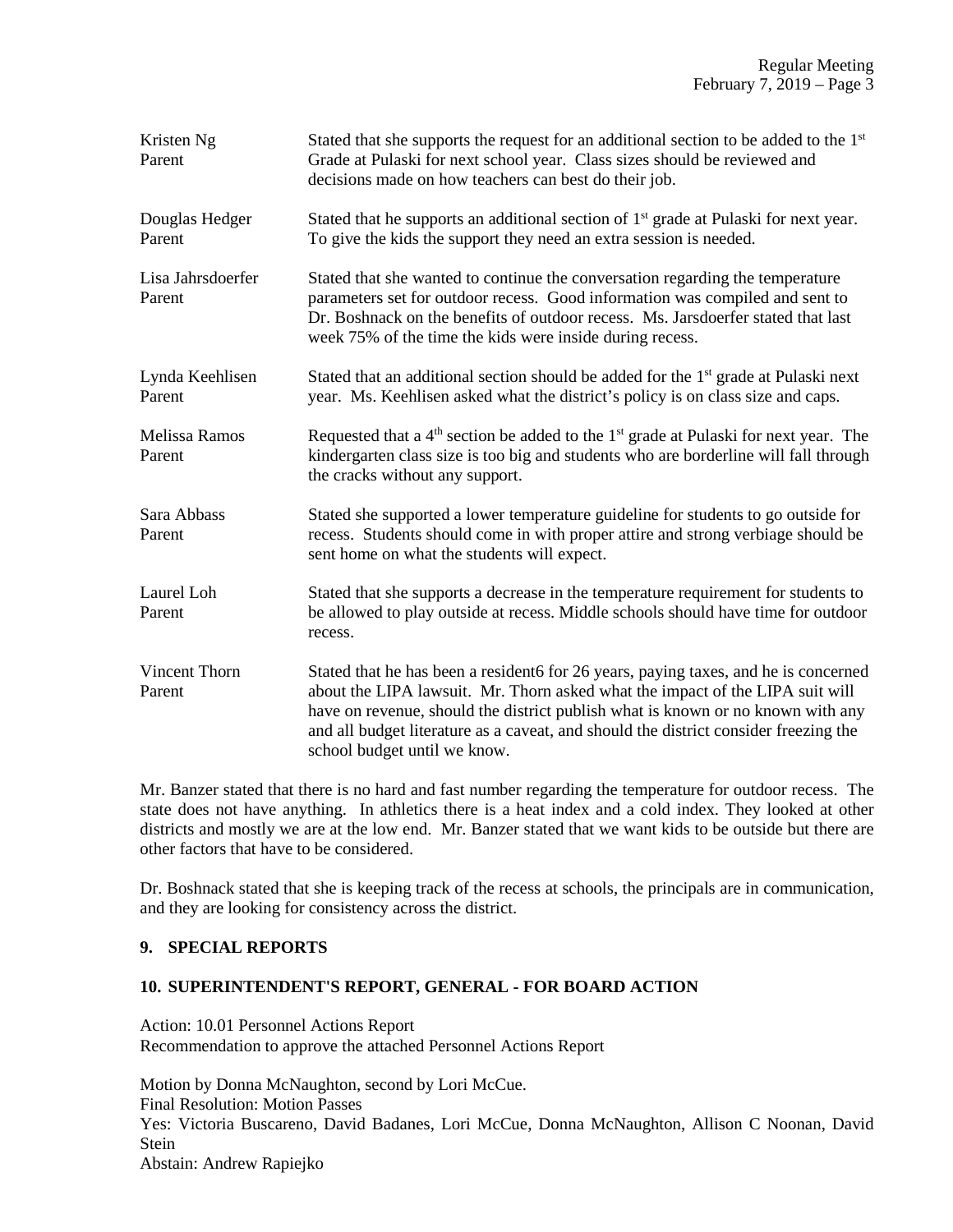Action: 10.02 Schedule J - Committee on Special Education Recommendation to approve Schedule J - Committee on Special Education

Motion by Donna McNaughton, second by Allison C Noonan. Final Resolution: Motion Passes Yes: Victoria Buscareno, David Badanes, Lori McCue, Donna McNaughton, Allison C Noonan, Andrew Rapiejko, David Stein

Action: 10.03 Schedule of Voting Details Recommendation to the approve the Schedule of Voting Details for the May 21, 2019 Budget Vote and Election of Trustees

Motion by Donna McNaughton, second by Allison C Noonan. Final Resolution: Motion Passes Yes: Victoria Buscareno, David Badanes, Lori McCue, Donna McNaughton, Allison C Noonan, Andrew Rapiejko, David Stein

Action: 10.04 Overnight Travel with Students Recommendation to approve a request for overnight travel with students:

10.04.1 Biscuit Brook, Frost Valley, February 9 - February 10, 2019 (or March 2 - March 3, 2019) 10.04.2 Rochester, NY, March 6 - March 8, 2019

Motion by Donna McNaughton, second by Allison C Noonan. Final Resolution: Motion Passes Yes: Victoria Buscareno, David Badanes, Lori McCue, Donna McNaughton, Allison C Noonan, Andrew Rapiejko, David Stein

Action: 10.05 Policies - Second Read and Adopt Recommendation to receive for a second read and to adopt revisions to the following policy:

10.05.1 Policy #9511 - "Pay Rates for: Continuing Education and Recreation Teachers and Temporary, Substitute and Student Non-Instructional Employees"

Motion by Donna McNaughton, second by Allison C Noonan. Final Resolution: Motion Passes Yes: Victoria Buscareno, David Badanes, Lori McCue, Donna McNaughton, Allison C Noonan, Andrew Rapiejko, David Stein

Action: 10.06 Policies - First Read Recommendation to receive for a first read revisions to the following policies:

10.06.1 Policy #5210 "Athletic Placement Process for Interscholastic Athletic Programs" 10.06.2 Policy #5215 "Soliciting Funds from Students"

Motion by Donna McNaughton, second by Allison C Noonan. Final Resolution: Motion Passes Yes: Victoria Buscareno, David Badanes, Lori McCue, Donna McNaughton, Allison C Noonan, Andrew Rapiejko, David Stein

# **11. SUPERINTENDENT'S REPORT, FINANCIAL - FOR BOARD ACTION**

Action: 11.01 Surplus Equipment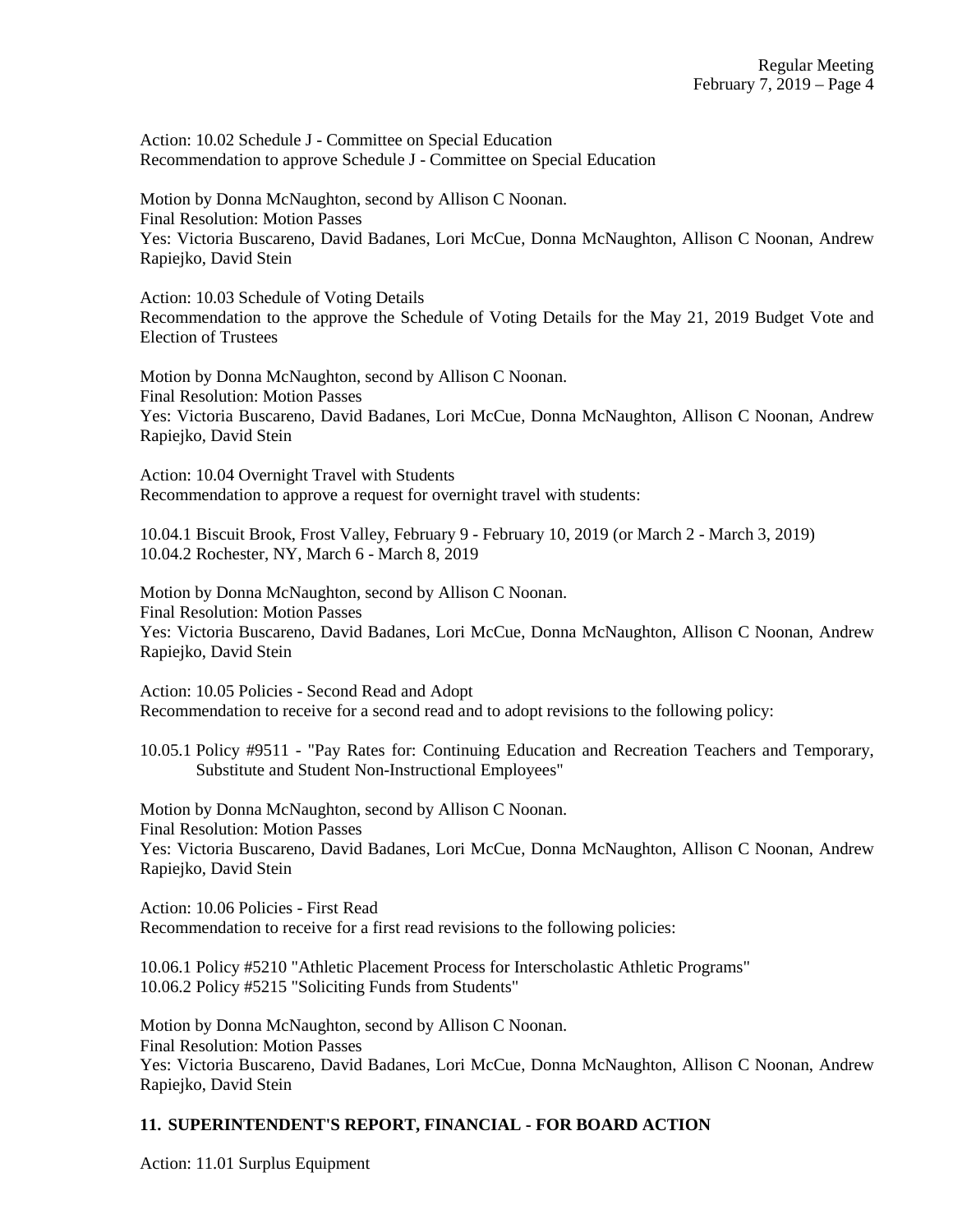Recommendation to declare the attached list of equipment, owned by the School District, that is no longer cost effective to repair, as surplus and dispose of in accordance with Board policy

Motion by Allison C Noonan, second by Donna McNaughton. Final Resolution: Motion Passes Yes: Victoria Buscareno, David Badanes, Lori McCue, Donna McNaughton, Allison C Noonan, Andrew Rapiejko, David Stein

Action: 11.02 BIDS Recommendation to take the specified action on the following BIDS:

EDUCATIONAL: 11.02 REJECT: Universal Pre-Kindergarten

Motion by Allison C Noonan, second by Donna McNaughton. Final Resolution: Motion Passes Yes: Victoria Buscareno, David Badanes, Lori McCue, Donna McNaughton, Allison C Noonan, Andrew Rapiejko, David Stein

Action: 11.03 Resolution to Participate in the Nassau Community College BID #CY98-062618-1221 Recommendation to approve the following resolution:

 "WHEREAS, the Nassau Community College has made available to other municipalities a contract for Glass and Related Materials Including Installation; and

 WHEREAS, said contract for Glass and Related Materials Including Installation was let for bid consistent with the requirements of General Municipal Law, section 103; and

 WHEREAS, the Northport-East Northport U.F.S.D. is permitted to utilize said contract in accordance with the terms and conditions of the bid and requirements of General Municipal Law, section 103; and

 NOW, THEREFORE, BE IT RESOLVED, that the Board of Education hereby authorizes the purchase of Glass and Related Materials Including Installation from Nassau Community College contract in accordance with the requirements of General Municipal Law, section 103."

Motion by Allison C Noonan, second by Donna McNaughton.

Final Resolution: Motion Passes

Yes: Victoria Buscareno, David Badanes, Lori McCue, Donna McNaughton, Allison C Noonan, Andrew Rapiejko, David Stein

Action: 11.04 Resolution to Participate in the Western Suffolk BOCES Cooperative BID #18/19-01E3- MB

Recommendation to approve the following resolution:

 "WHEREAS, the WS BOCES has made available to other municipalities a contract for Computer Technology Network Hardware & Software (Manufacturers); and

 WHEREAS, said contract for Computer Technology Network Hardware & Software (Manufacturers) was let for bid consistent with the requirements of General Municipal Law, section 103; and

 WHEREAS, the Northport-East Northport U.F.S.D. is permitted to utilize said contract in accordance with the terms and conditions of the bid and requirements of General Municipal Law, section 103; and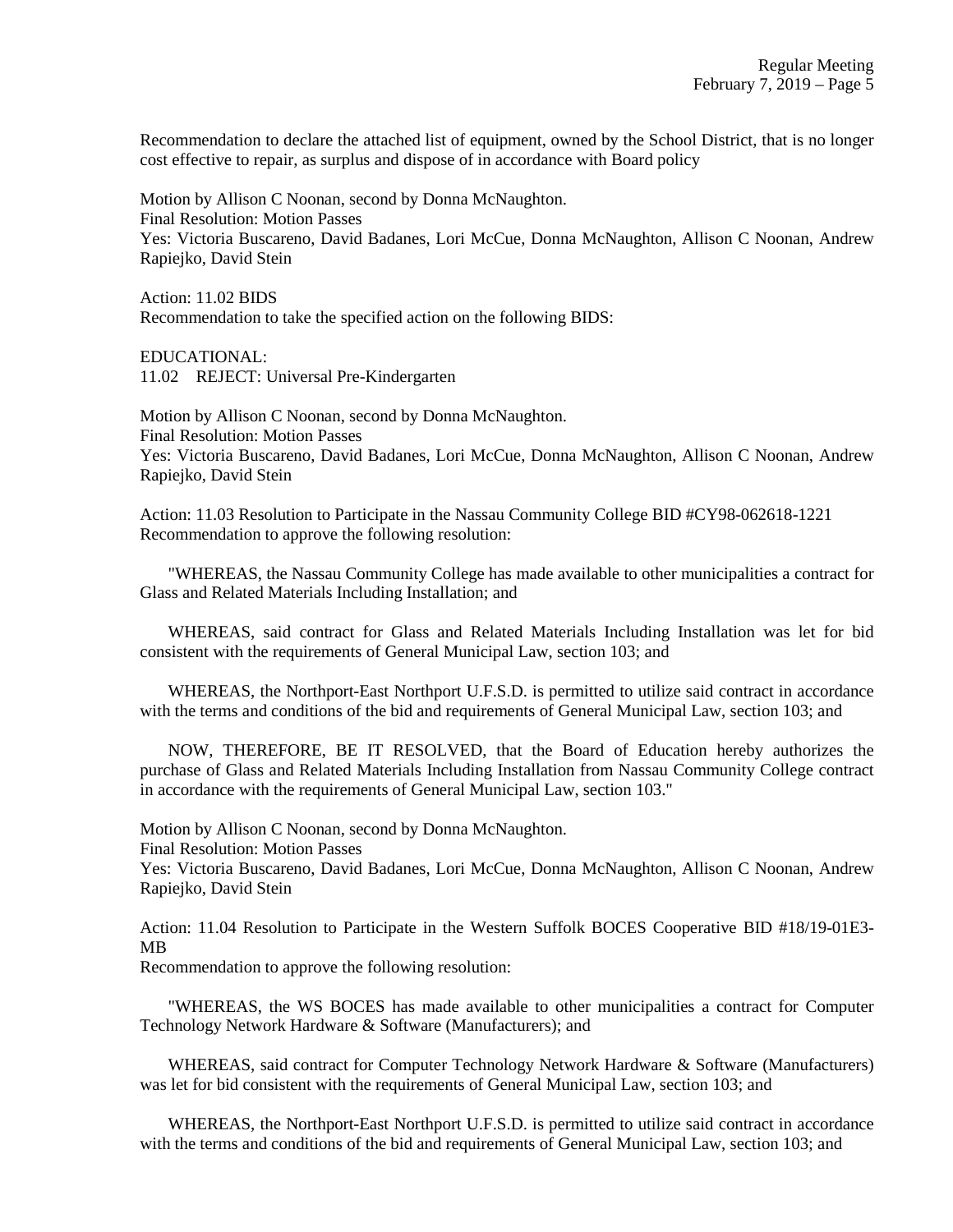NOW, THEREFORE, BE IT RESOLVED, that the Board of Education hereby authorizes the purchase of Computer Technology Network Hardware & Software (Manufacturers) from WS BOCES contract in accordance with the requirements of General Municipal Law, section 103."

Motion by Allison C Noonan, second by Donna McNaughton. Final Resolution: Motion Passes Yes: Victoria Buscareno, David Badanes, Lori McCue, Donna McNaughton, Allison C Noonan, Andrew Rapiejko, David Stein

Action: 11.05 Urban Studies Field Trip Donation Revised Recommendation to approve the following resolution:

 "BE IT RESOLVED, that the Board of Education hereby gratefully accepts a donation of \$765 from Northport-East Northport residents for the purpose of covering the cost of transportation for the Northport High School Urban Studies class field trip on November 20, 2018 and increase the 2018-2019 budget code A2110.4161.30.2903 by \$765 for this purpose.

 BE IT RESOLVED, that the Board of Education hereby approves an increase in the revenue code A2705 of the 2018-2019 budget by \$765 with the understanding that this increase in revenue is the result of donations from Northport-East Northport residents"

Motion by Allison C Noonan, second by Donna McNaughton. Final Resolution: Motion Passes Yes: Victoria Buscareno, David Badanes, Lori McCue, Donna McNaughton, Allison C Noonan, Andrew Rapiejko, David Stein

Action: 11.06 6th Grade Investigate Field Trip – WITHDRAWN

Action: 11.07 Greenkill Field Trip Donation Recommendation to approve the following resolution:

 "BE IT RESOLVED, that the Board of Education hereby gratefully accepts a donation of \$9,000 from the Northport Middle School Student Activity Account, for the purpose of covering the cost of transportation for the students attending Greenkill YMCA field trip, and increase the 2018-2019 budget code A2110.4161.23.2902 by \$9,000 for this purpose.

 BE IT RESOLVED, that the Board of Education hereby approves an increase in the revenue code A2705 of the 2018-2019 budget by \$9,000 with the understanding that this increase in revenue is the result of donations from the Northport Middle School Student Activity Account."

Motion by Allison C Noonan, second by Donna McNaughton. Final Resolution: Motion Passes Yes: Victoria Buscareno, David Badanes, Lori McCue, Donna McNaughton, Allison C Noonan, Andrew Rapiejko, David Stein

Action: 11.08 Establishments of Munistat Services, Inc. Scholarship Award Recommendation to approve the following resolution:

 "BE IT RESOLVED, that the Board of Education approve the establishment of the Munistat Services, Inc. Scholarship awarding a \$250 scholarship to a deserving student of the current graduating class who is pursuing a course of study at a college or university, such student to be selected by the appropriate administrators and/or board members of the School district.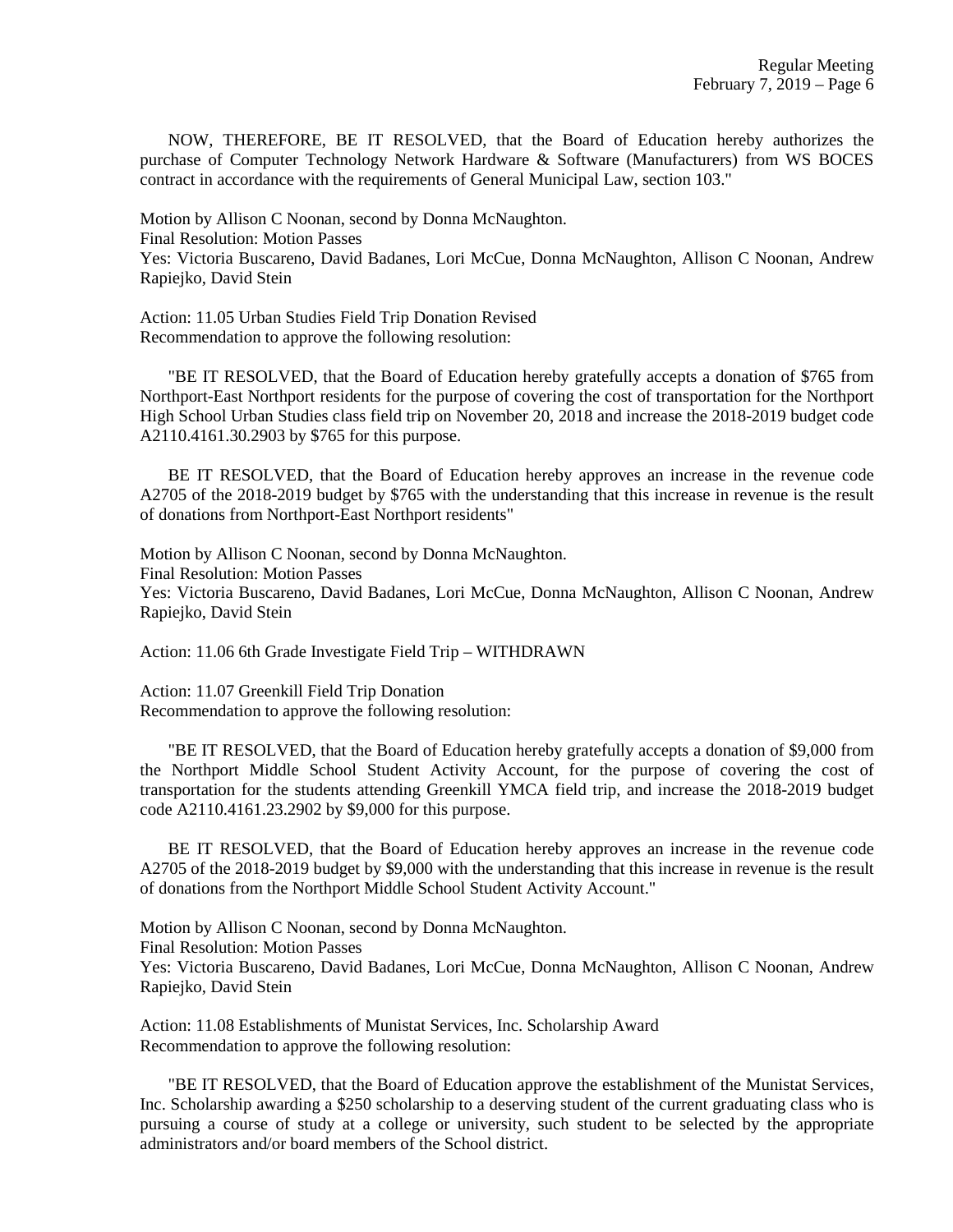BE IT RESOLVED, that the Board of Education accept the donation of \$250 from Munistat Services, Inc. to be put toward the Munistat Services, Inc. Scholarship Fund."

Motion by Allison C Noonan, second by Donna McNaughton. Final Resolution: Motion Passes Yes: Victoria Buscareno, David Badanes, Lori McCue, Donna McNaughton, Allison C Noonan, Andrew Rapiejko, David Stein

Action: 11.09 McCarney Enterprises, Inc. d/b/a McCarney Tours Recommendation to approve a Rider to Agreement between the Board of Education of the Northport-East Northport Union Free School District and McCarney Enterprises, Inc. d/b/a McCarney Tours (Contract #90452 & #90453) (NHS)

Motion by Allison C Noonan, second by Donna McNaughton. Final Resolution: Motion Passes Yes: Victoria Buscareno, David Badanes, Lori McCue, Donna McNaughton, Allison C Noonan, Andrew Rapiejko, David Stein

Action: 11.10 McCarney Enterprises, Inc. d/b/a McCarney Tours Recommendation to approve a Rider to Agreement between the Board of Education of the Northport-East Northport Union Free School District and McCarney Enterprises, Inc. d/b/a McCarney Tours (Contract #90455) (NHS)

Motion by Allison C Noonan, second by Donna McNaughton. Final Resolution: Motion Passes Yes: Victoria Buscareno, David Badanes, Lori McCue, Donna McNaughton, Allison C Noonan, Andrew Rapiejko, David Stein

Action: 11.11 Claims Auditor's Report

Recommendation to approve the Claims Auditor's Report for Warrants and Schedule of Claims for payments dated:

December 14, 2018 (Payroll Trust & Agency Warrant), December 14, 2018 (Accounts Payable Warrant), December 28, 2018 (Payroll Trust & Agency Warrant), December 28, 2014 (Accounts Payable Warrant), December 2018 (Claims Audit Report)

Motion by Allison C Noonan, second by Donna McNaughton. Final Resolution: Motion Passes

Yes: Victoria Buscareno, David Badanes, Lori McCue, Donna McNaughton, Allison C Noonan, Andrew Rapiejko, David Stein

Action: 11.12 Claims Auditor's Report - Payroll Audit Recommendation to approve the Claims Auditor's Report - Payroll Audit for the Payroll Distribution/Audit dated December 14, 2018 (William J. Brosnan School - Central Office)

Motion by Allison C Noonan, second by Donna McNaughton.

Final Resolution: Motion Passes

Yes: Victoria Buscareno, David Badanes, Lori McCue, Donna McNaughton, Allison C Noonan, Andrew Rapiejko, David Stein

Action: 11.13 Transfer of General Fund Appropriations Recommendation to approve Transfer of General Fund appropriations in the 2018-2019 fiscal year (\$178,070.51)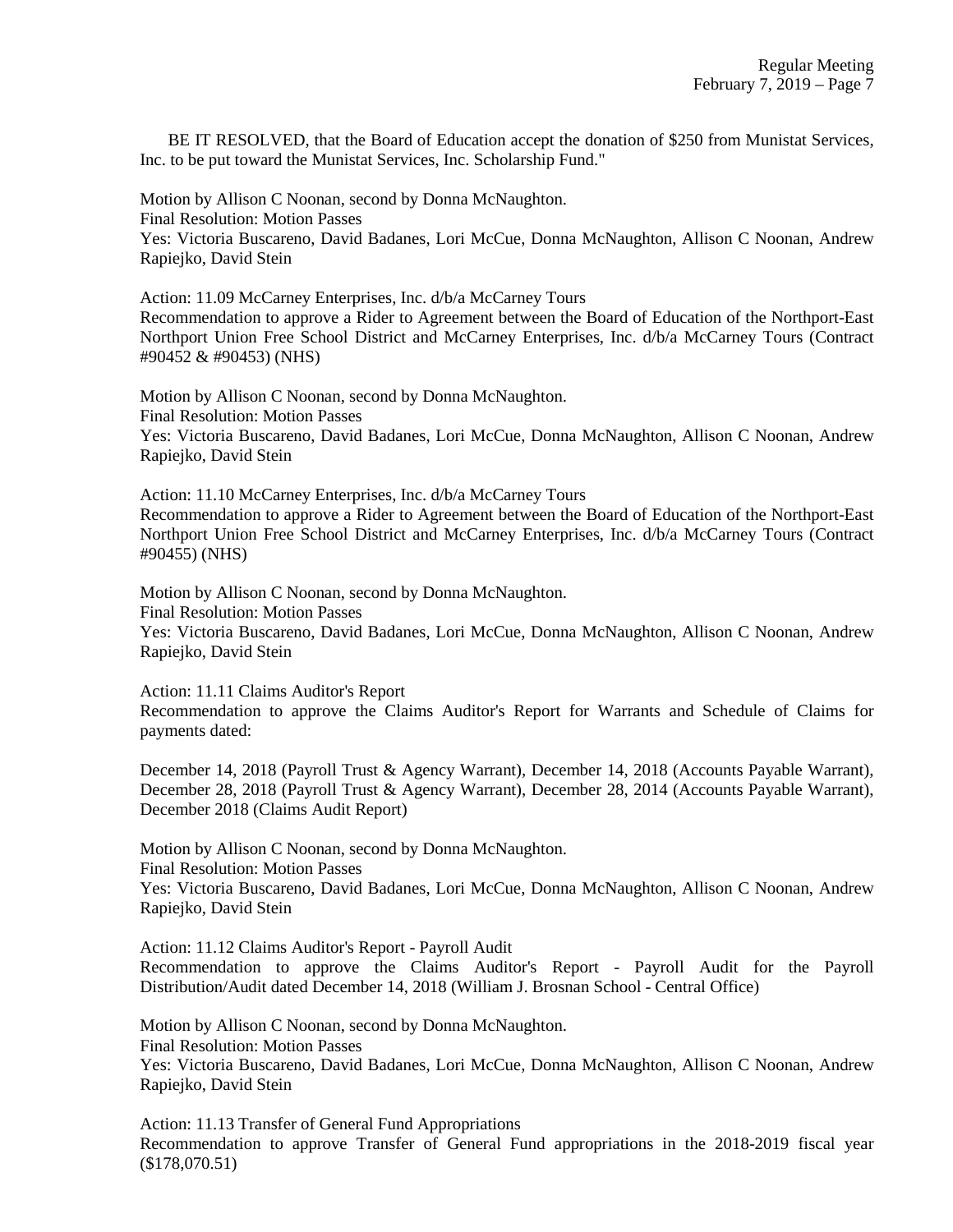Motion by Allison C Noonan, second by Donna McNaughton. Final Resolution: Motion Passes Yes: Victoria Buscareno, David Badanes, Lori McCue, Donna McNaughton, Allison C Noonan, Andrew Rapiejko, David Stein

Action: 11.14 Transfer of Capital Fund Appropriations Recommendation to approve Transfer of Capital Fund Appropriations in the 2018-2019 fiscal year (\$409,700.00)

Motion by Allison C Noonan, second by Donna McNaughton. Final Resolution: Motion Passes Yes: Victoria Buscareno, David Badanes, Lori McCue, Donna McNaughton, Allison C Noonan, Andrew Rapiejko, David Stein

Action: 11.15 North Fork Express Recommendation to approve a Rider to Agreement between the Board of Education of the Northport-East Northport Union Free School District and North Fork Express (Contract #2087547) (NHS)

Motion by Allison C Noonan, second by Donna McNaughton. Final Resolution: Motion Passes Yes: Victoria Buscareno, David Badanes, Lori McCue, Donna McNaughton, Allison C Noonan, Andrew Rapiejko, David Stein

Action: 11.16 Nassau Suffolk Services for the Autistic, Inc.

Recommendation to approve a 2018-2019 Agreement between the Northport-East Northport Union Free School District and Nassau Suffolk Services for the Autistic, Inc. (Spec. Ed.)

Motion by Allison C Noonan, second by Donna McNaughton. Final Resolution: Motion Passes Yes: Victoria Buscareno, David Badanes, Lori McCue, Donna McNaughton, Allison C Noonan, Andrew Rapiejko, David Stein

# **12. UNFINISHED BUSINESS**

### **13. SUPERINTENDENT'S REPORT - FOR INFORMATION ONLY**

Information: 13.01 Schedule H - Use of Facilities

Information: 13.02 UTN PDC

### **14. NEW BUSINESS**

Action: 14.101 Education Law Section 913 Resolution Recommendation to approve the following resolution:

 "IT IS HEREBY RESOLVED, that, pursuant to the provisions of Education Law Section 913, an employee, whose identity is known to the Board of Education, is hereby directed to report for a psychiatric examination in order to determine his/her mental capacity to perform his/her employment duties. The said examination will be conducted by a psychiatrist selected by the district on a mutually agreeable date(s) and time."

Motion by David Stein, second by Lori McCue. Final Resolution: Motion Passes